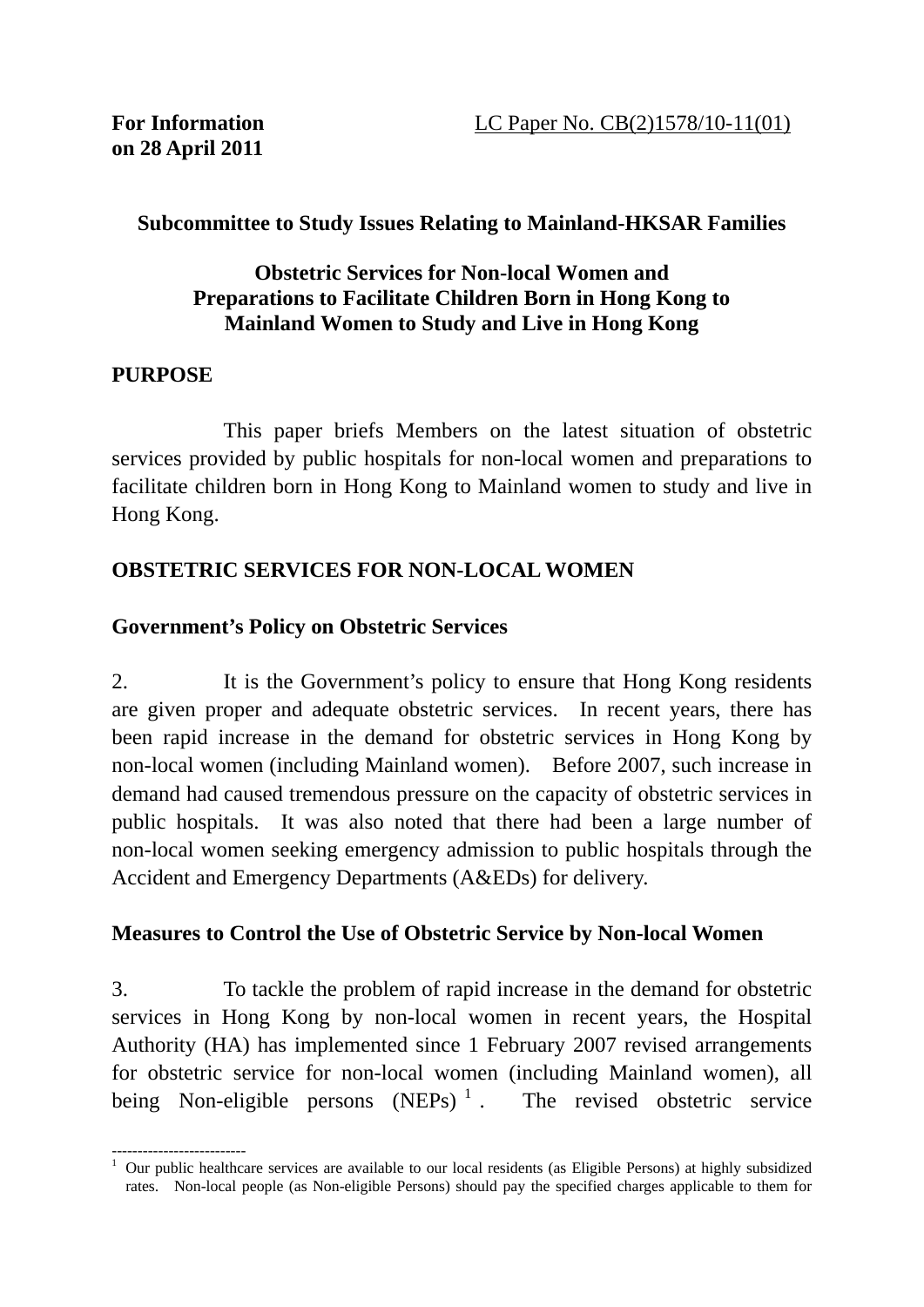arrangements for NEPs apply to all non-local women including those whose husbands are Hong Kong residents. Under the revised arrangements, all NEPs who wish to seek obstetric services in public hospitals have to make prior booking and pay for a package charge of  $$39,000^2$ . An NEP who has secured a booking and made payment would be issued a booking certificate by the hospital. For cases of delivery by emergency admission through the A&EDs without prior booking, and/or without attending any antenatal attendance at a HA hospital, the charge would be \$48,000.

4. HA would reserve sufficient places in public hospitals for delivery by local women and would only accept booking from NEP when spare service capacity is available. Once the service capacity is reached, HA would stop making bookings for non-local women. Through the booking system, sufficient places would be reserved for local pregnant women to ensure that they have priority over NEP in using obstetric services. A booking system is also in place in the private hospitals which would issue booking certificates to non-local women using their delivery services.

5. As complementary measures to the above arrangements at public and private hospitals, the Immigration Department has also stepped up arrival clearance checks for all non-local pregnant women who are at an advanced stage of pregnancy<sup>3</sup>. Pregnant Mainland women who are suspected of entering Hong Kong to give birth will be asked by immigration officers upon entry to produce the booking confirmation certificates issued by Hong Kong hospitals to prove that a local hospital has confirmed the arrangements for their admission to the hospital. Those who fail to do so may be denied entry.

6. The objectives of the revised arrangements set out in paragraph 3 to 5 above are to:

(a) ensure that local pregnant women are given proper obstetric services and priority to use such services;

access to our public healthcare services.

 $2\degree$  The package covers one antenatal check in a specialist out-patient clinic, the delivery and the first three days and two nights stay for the delivery.

<sup>&</sup>lt;sup>3</sup> Women who have been pregnant for seven months (i.e. 28 weeks) or above will be deemed to be at an advanced stage of pregnancy.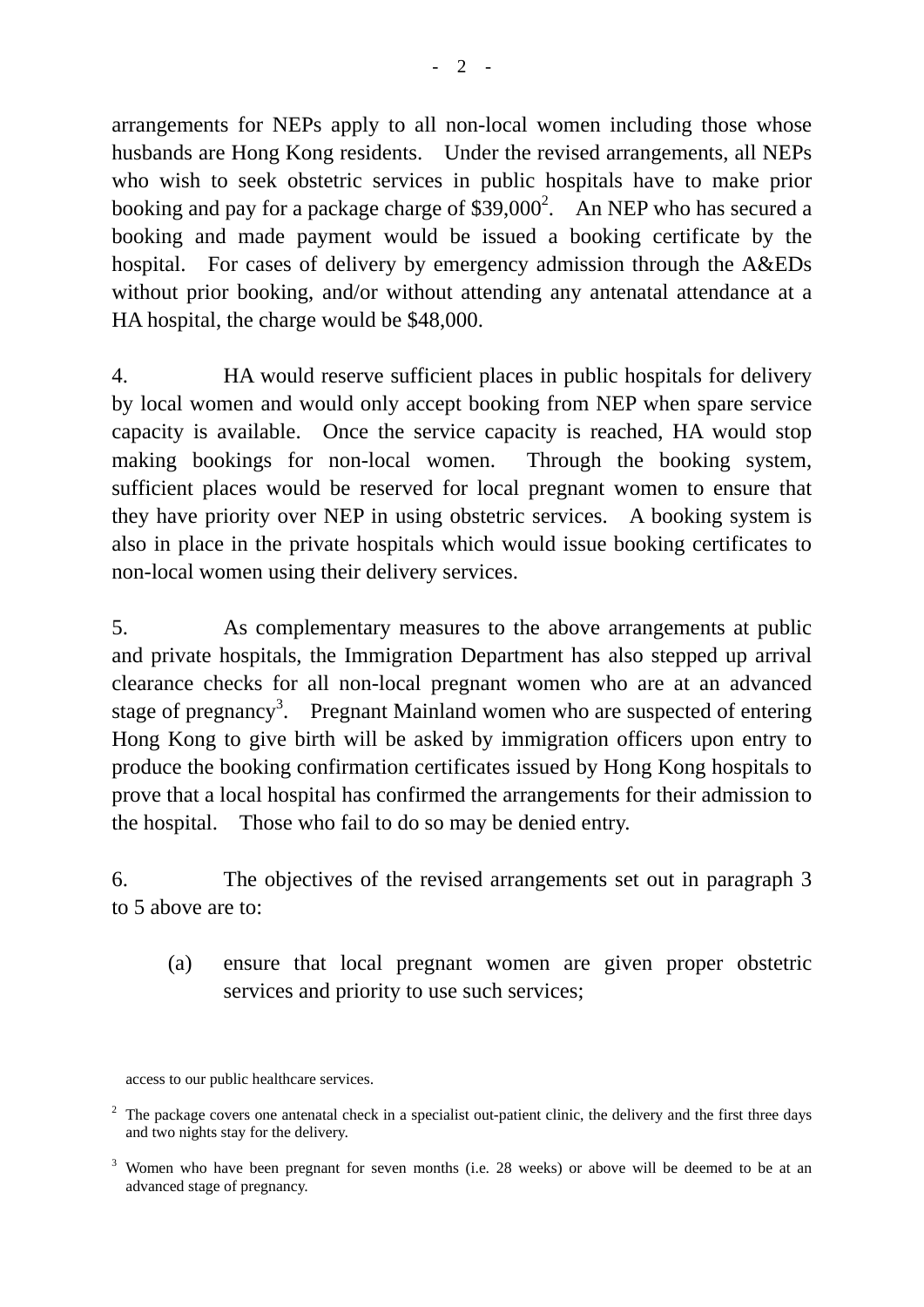- (b) limit the number of non-local pregnant women coming to Hong Kong to give births to a level that can be supported by our healthcare system; and
- (c) deter dangerous behaviour of non-local pregnant women in seeking emergency hospital admissions through A&EDs shortly before labour.

7. With the above measures, our healthcare system has been able to fully meet the demand of local women for obstetric service. As for non-local women, the booking system and the arrangements for packaged charge have effectively managed their use of our obstetric service. Most notably, the number of non-local pregnant women seeking emergency hospital admissions through A&EDs shortly before labour has substantially reduced. Comparing the respective figures in 2006 and 2010, the number of deliveries by non-local women in public hospitals through the A&EDs has decreased significantly by 91.6%. As the majority of non-local pregnant women with booking have undergone antenatal examination before delivery, the risk of difficult labour, unrecognized congenital anomalies for the babies and infection for healthcare workers could be reduced, which not only provides better safeguards to the women and their babies but also eases the workload and pressure of frontline staff.

#### **Latest Situation**

8. Despite the above measures, the demand for local obstetric service from non-local women (mainly from the Mainland) has continued to increase in recent years. The total number of live births born in Hong Kong has increased from 70 900 in 2007 to 88 500 in 2010. Specifically, the number of live births born to Mainland women has increased from 27 600 to over 40 000 in the same period. The numbers of Mainland women giving birth in public hospitals and in Hong Kong overall in recent years are set out in **Annexes A and B** respectively. The public sector would stop accepting booking for obstetric services from non-local women when the capacity in public hospitals is fully utilised. The Government is very concerned about the ongoing surge of the number of Mainland women giving birth in Hong Kong in recent years because of the strain on our overall healthcare system and local obstetrics and neonatal services. In particular, as most of the private hospitals are not providing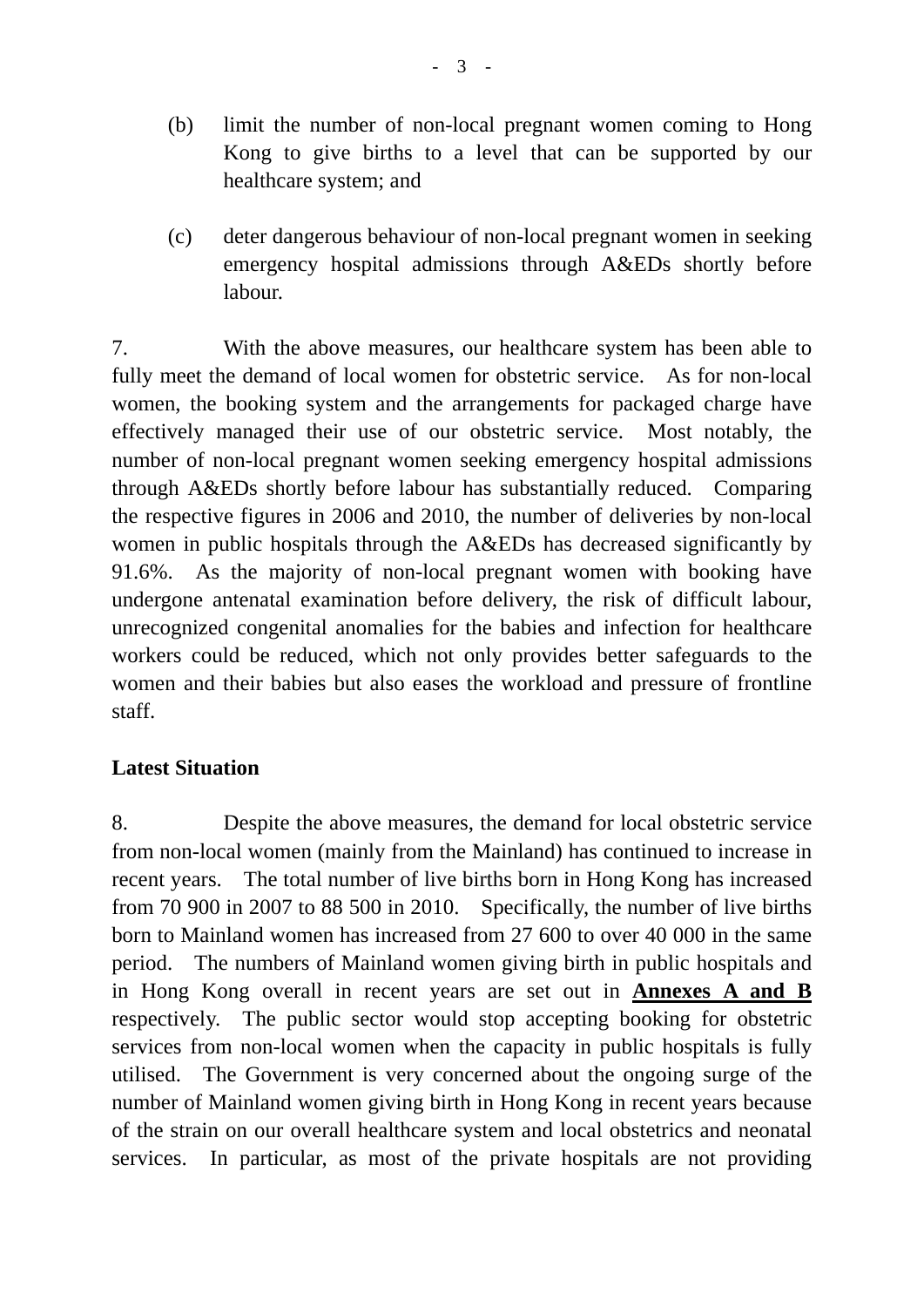neonatal intensive care service, newborns requiring intensive care in private hospitals will also be transferred to public hospitals for treatment. The bed occupancy rate of neonatal intensive care unit of public hospitals has increased from an average 94% in 2010 to about 108% in February 2011. The turnover rate of obstetricians and gynaecologists in public hospitals has increased from 6% in 2008-09 to 10.2% in 2010-11.

9. The Government is committed to providing quality and priority obstetric services to local women. The healthcare of local expectant mothers should not be compromised under any circumstances. We must ensure that our professional standard of obstetric care is maintained and that our ethical medical practice is continued. HA will continue to reserve sufficient places for local pregnant women to ensure that they have priority over non-local pregnant women in the use of obstetric services. In anticipation of rising service demand from local women, HA announced on 8 April 2011 that public hospitals would stop accepting booking for obstetric services from non-local women from now till the end of 2011, with a view to ensuring adequate services can be provided to local women. Meanwhile, the private hospitals have agreed not to expand their maternity services in the short term. HA and the private hospitals will also review their respective training programmes for nurses at obstetric and neonatal services to ensure that they can cope with the demand of our community in the medium and long term.

10. The Secretary for Food and Health met with a group of obstetricians, gynaecologists and paediatricians in public hospitals and representatives of private hospitals in early April to exchange views on the problem of surging demand of obstetrics and neonatal services from non-local women.

11. As the next step, the Food and Health Bureau will collect more information about the operation of obstetric service, and line up further discussion with the public and the private sectors with a view to jointly exploring every possible means to tackle the problem.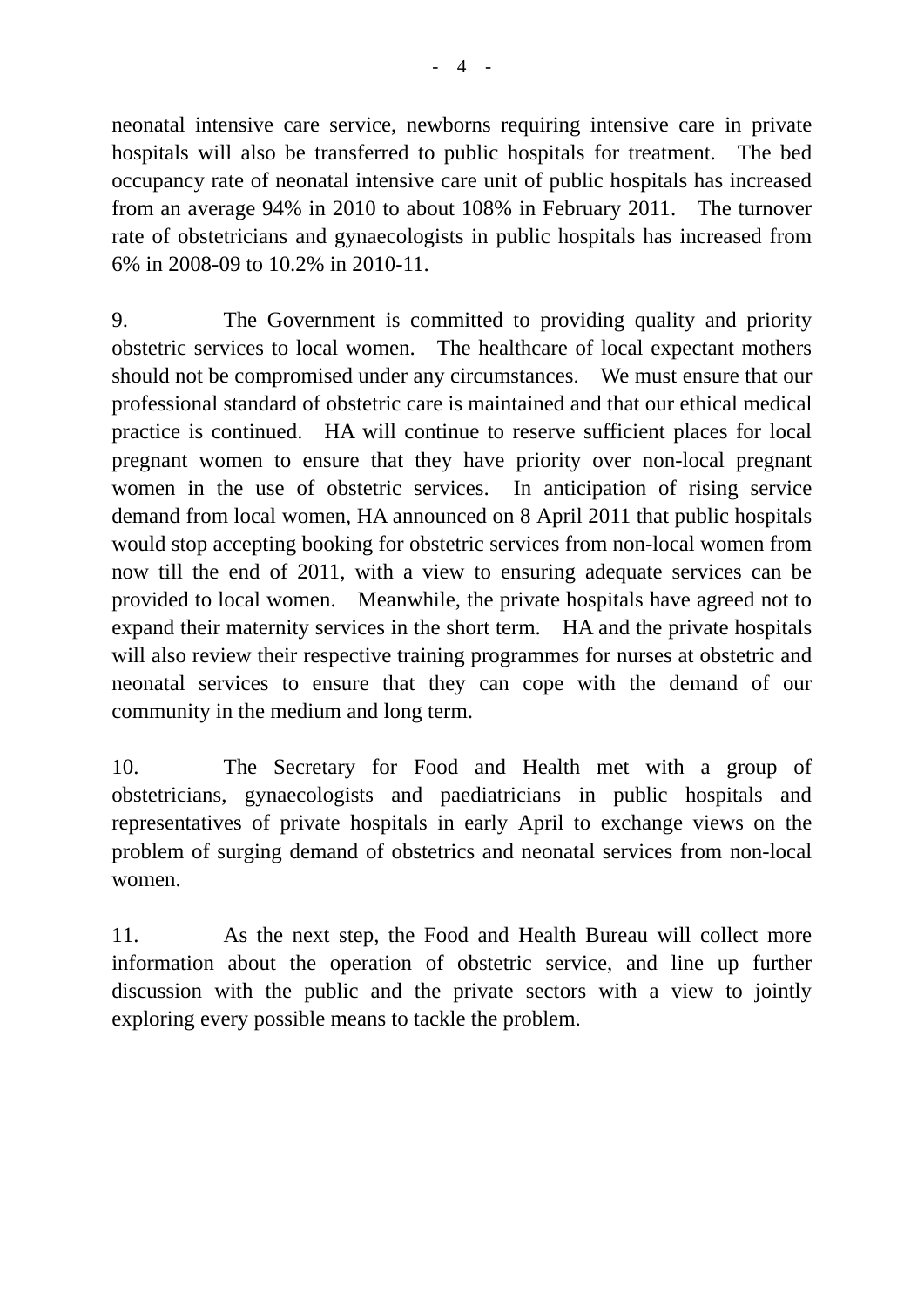# **PREPARATIONS TO FACILITATE CHILDREN BORN IN HONG KONG TO MAINLAND WOMEN TO STUDY AND LIVE IN HONG KONG**

12. The relevant Government bureaux and department have put in place a number of preparatory measures to facilitate children born in Hong Kong to Mainland women to study and live in Hong Kong.

## **Education and Support Services**

13. On education, the Education Bureau (EDB) has been providing nine-year free and universal basic education through public sector primary and secondary schools, and has extended free education to include senior secondary education starting from the 2008/09 school year.

14. If the concerned children are new arrival children, the EDB provides them with the six-month full-time "Initiation Programme", runs the "Induction Programme" through non-government organisations (NGOs) and provides schools with the "School-based Support Scheme Grant", which aim to help new arrival children to integrate into the local community and overcome their learning difficulties.

## **Transportation Arrangements for Cross-boundary Students**

15. Cross-boundary Students (CBS) refer to students who are Hong Kong residents living in Shenzhen and travelling daily to attend schools in Hong Kong. The EDB has assumed the coordinating role in the various transportation arrangements for CBS since July 2007.

## Special Transportation Arrangements

16. *Issuance of Closed Area Permits (CAP) for Access to Lo Wu Boundary Control Point (BCP)* – Under a flexible policy of the Security Bureau (SB) and the Hong Kong Police Force, CAP are issued to CBS attending schools outside the Frontier Closed Area (FCA) via Lo Wu Station Road. For the 2010/11 school year, about 2 400 CAP have been issued to CBS attending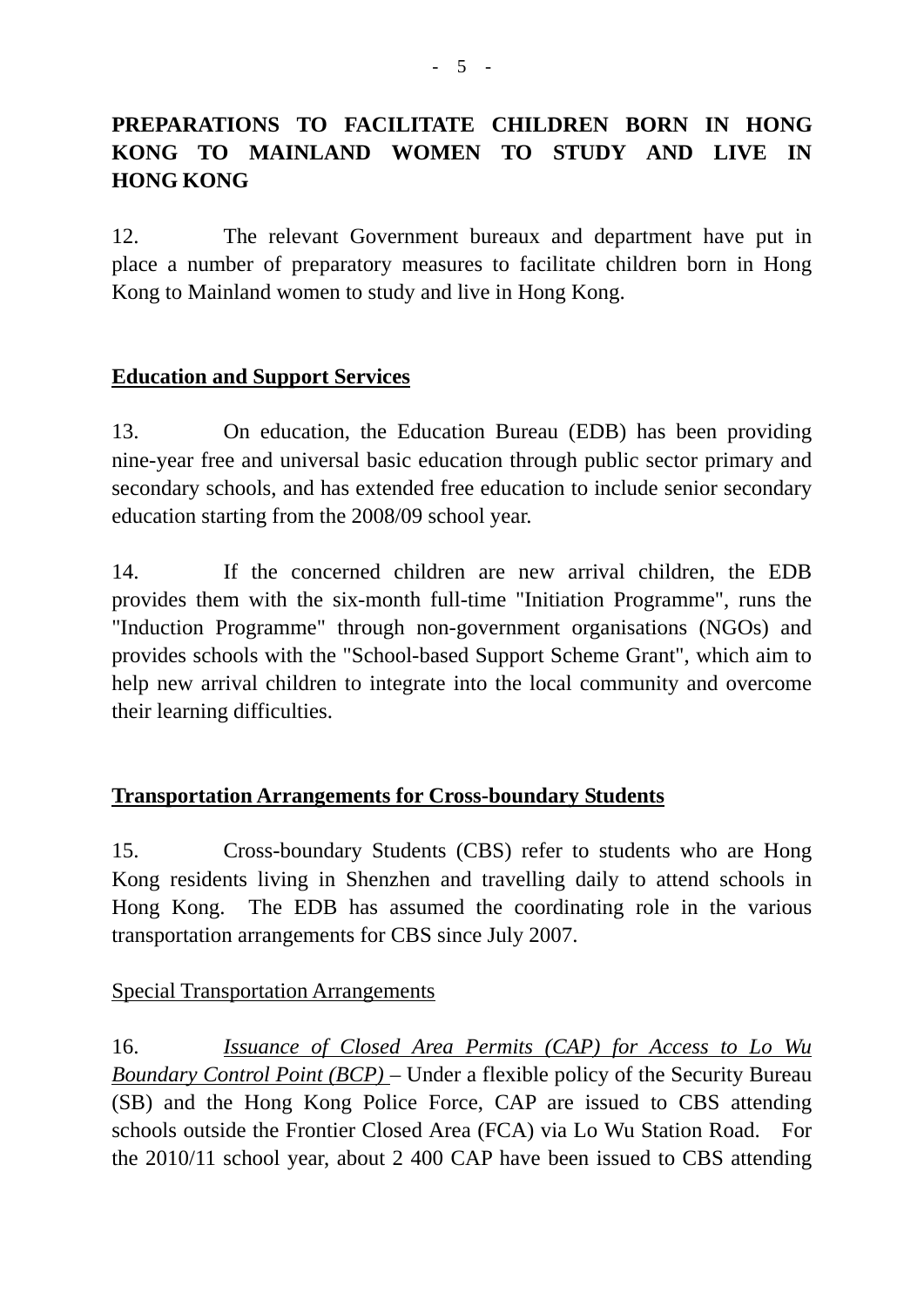kindergartens and Primary One to Primary Four classes in the North District.

17. *Issuance of CAP for Access to Lok Ma Chau Spur Line (LMC SL) Public Transport Interchange (PTI)* – To ease the traffic load of Lo Wu Station Road, LMC SL PTI was opened up for CBS since April 2008. CAP are issued to CBS for access to the PTI which is located inside the FCA and within the conservation areas. At present, there are about 2 600 CBS using CAP to and from schools via LMC SL PTI.

18. *Cross-boundary School Bus Services (CBSCS) under special quotas* – The Government has introduced CBSCS with effect from March 2008 as a trial scheme to service at Man Kam To and Shenzhen Bay BCPs. In 2010/11, we had secured 65 special quotas from the Guangdong authorities, and approved all 52 applications which include 25 at Shenzhen Bay, 10 at Lok Ma Chau (Huanggang), 10 at Man Kam To and 7 at Sha Tau Kok serving around 1 800 CBS.

## Other Related Measures

19. *Clearance Counters and "e-Channels for Students"* – To facilitate the entry/exit of CBS, Lo Wu, LMC SL and Shenzhen Bay BCPs open four to eight designated counters for them during rush hours before and after school on the weekdays. Depending on the number of CBS and resources, the Immigration Department (ImmD) will flexibility deploy sufficient manpower to man more designated counters to expedite the clearance of the CBS. In addition, there are six special e-channels (three for departure and three for arrival) built for use by CBS at the Lo Wu Control Point. ImmD is also planning to install CBS e-channels at other control points.

20. *"On-board Clearance"* – The ImmD, the Customs and Excise Department and the Department of Health are providing "on-board clearance" services to three cross-boundary school buses at MKT BCP and all seven at STK BCP in order to facilitate the entry/exit of CBS of tender age. The "on-board clearance" services are provided on a trial basis. CBS may stay on board the coaches at the control points to undergo the arrival/departure clearance.

21. *Student Travel Subsidy Scheme* – The Student Financial Assistance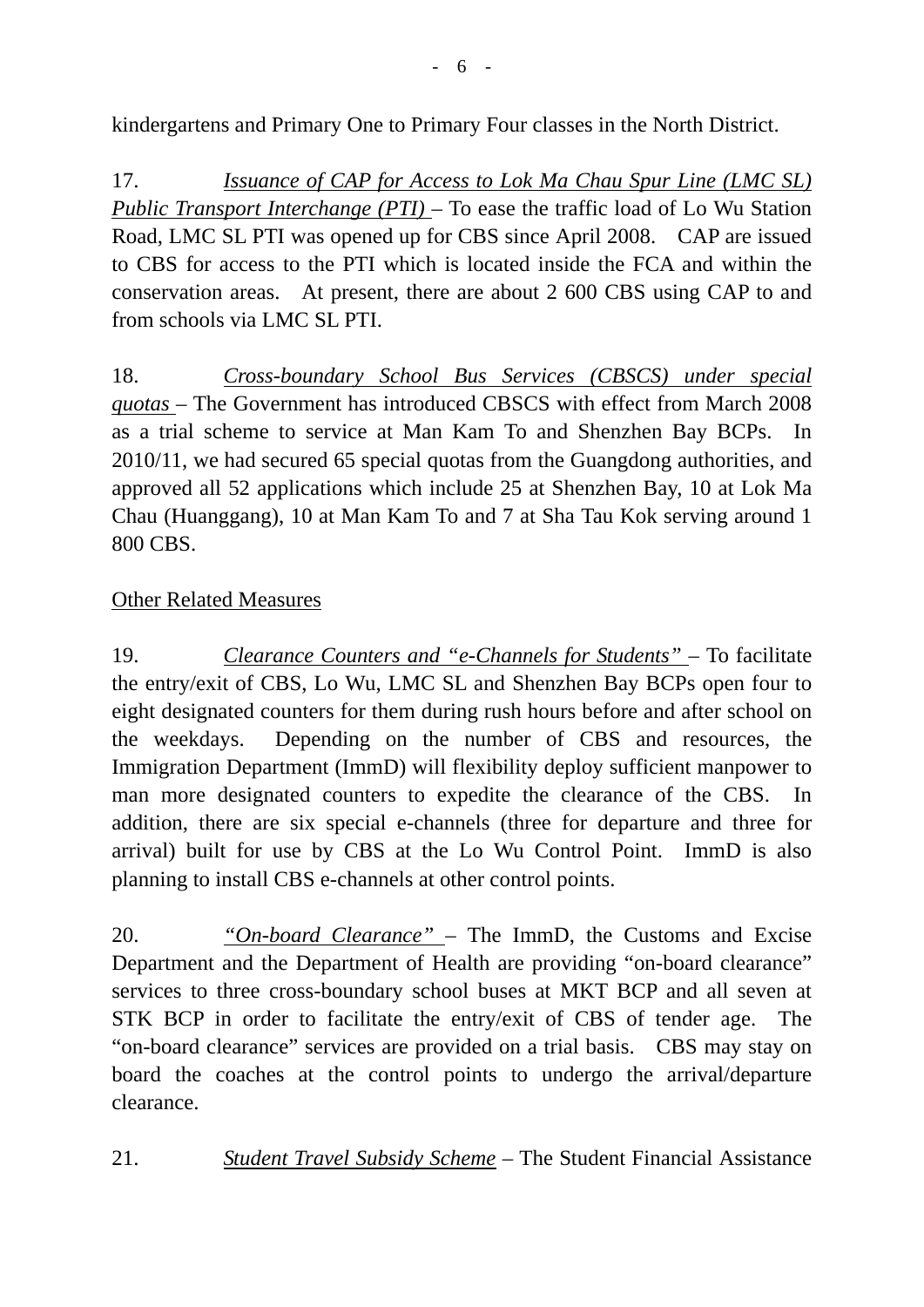Agency (SFAA) has been providing travel subsidy for needy CBS through a means-tested Student Travel Subsidy Scheme. The amount is calculated on the basis of the average fares on public transport to and from school within the boundaries of Hong Kong. Compared with the average travel subsidy granted to all recipients, the amount of subsidy received by cross boundary students is more than three times that received by other students.

22. *Staggered School Hours* – As a measure to alleviate the pressure at Lo Wu BCP caused by the increasing number of CBS, EDB has sought the collaboration of school heads of kindergartens and primary schools in the North District for the implementation of flexible school hours since the 2007/08 school year. Kindergartens have been advised to postpone schools' starting time to 9:00 a.m. while the starting time of primary schools be scheduled flexibly between 7:30 a.m. and 9:00 a.m. To relieve the same congestion problem at LMC SL PTI during peak hours, EDB issued a letter to school heads of all kindergartens and primary school in North, Tai Po, Shatin, Yuen Long and Tuen Mun districts advising them of adopting the same arrangement.

#### Way Forward

23. Owing to the limited capacity and physical constraints of various boundary control points, there are practical limitations and constraints to enhance the existing special transportation arrangements for CBS. The EDB therefore proposes to adopt a multi-pronged approach to address the problems in the short, medium and long terms, on both the supply and demand sides.

#### **Social Welfare Services**

24. Children born in Hong Kong to Mainland women are eligible for various welfare services provided by the Social Welfare Department (SWD) by virtue of their status as Hong Kong permanent residents. For example, they are eligible for the continuum of preventive, supportive and remedial welfare services provided by the 61 Integrated Family Service Centres (IFSCs) and two Integrated Services Centres (ISCs) over the territory. Social workers of IFSCs/ISCs will thoroughly assess and take care of the needs of the children and provide them with the appropriate services.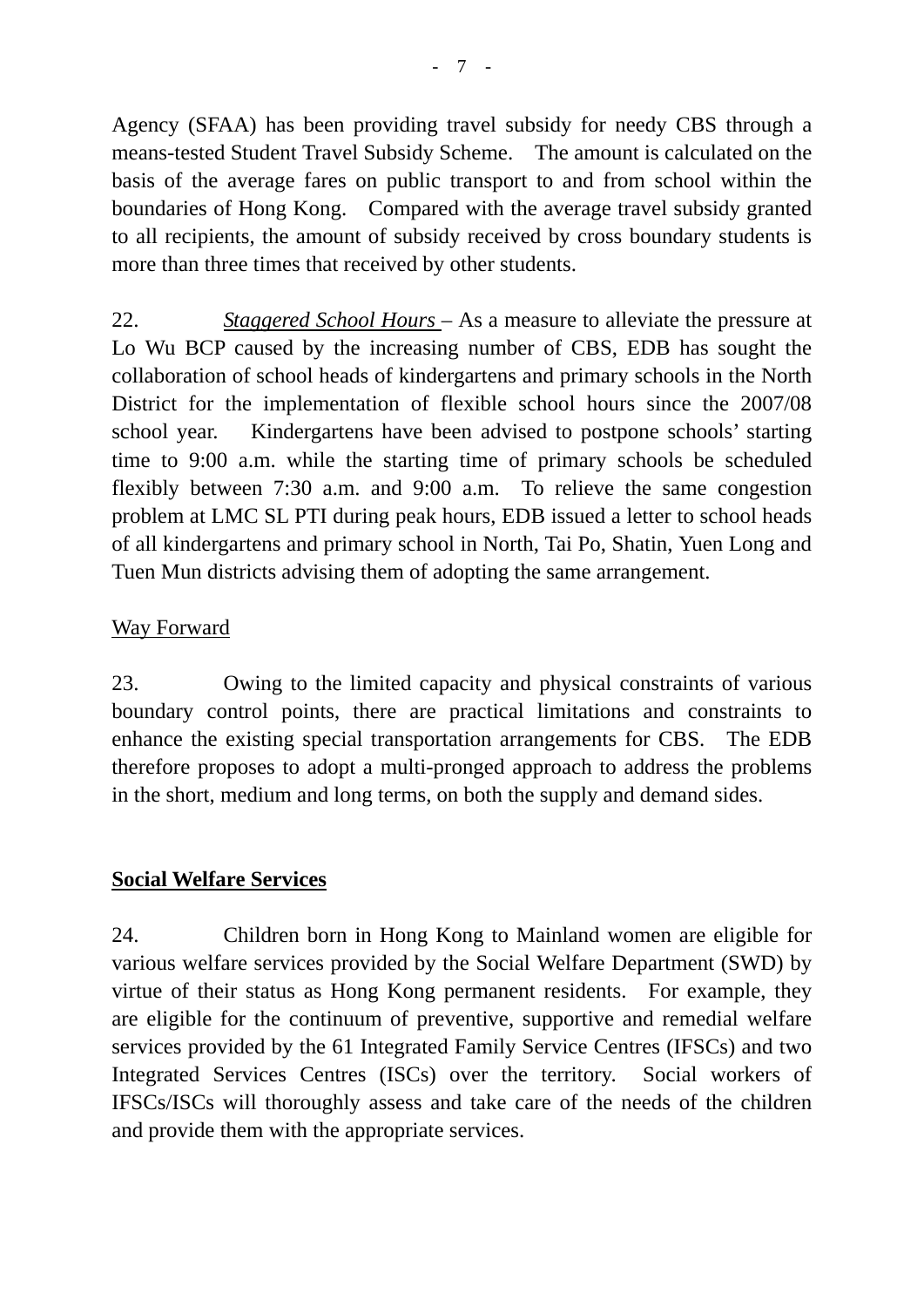25. The SWD also provides various child care services through NGOs to children in need. Fee subsidies are available to service users who can pass the financial needs and social needs assessments. Children born in Hong Kong to Mainland women can also apply for the various child care services and fee subsidies if needed, even if their mothers are not Hong Kong residents.

## **Public Health Services**

26. At present, public healthcare services cover a wide range of service, including outpatient, inpatient and ambulatory services, etc. It is the Government's policy to provide highly subsidised public healthcare services to Hong Kong residents. Children born in Hong Kong to Mainland women can access to public healthcare services provided by the Hospital Authority and the Department of Health as "Eligible persons".

## **Housing Services**

27. Persons under the age of 18 will be deemed to have fulfilled the seven-year residence rule if they have established Hong Kong birth status as permanent resident. They may join their parent to apply for public housing through the Waiting List.

28. For those persons who are under the age of 18 and have family members living in public rental housing (PRH), they may apply for addition into the PRH tenancy for family reunion if they are either the children or dependent family members of the tenant, or children aged under 18 of one of the tenant's married offspring, subject to fulfilling the eligibility criteria for addition.

## **Employment Assistance**

29. As these children reach the eligible age in due course, they may apply to join the wide array of training and retraining courses offered by the Employees Retraining Board (ERB) if they meet the admission criteria. ERB will provide 130 000 training places in 2011-12, and has reserved resources for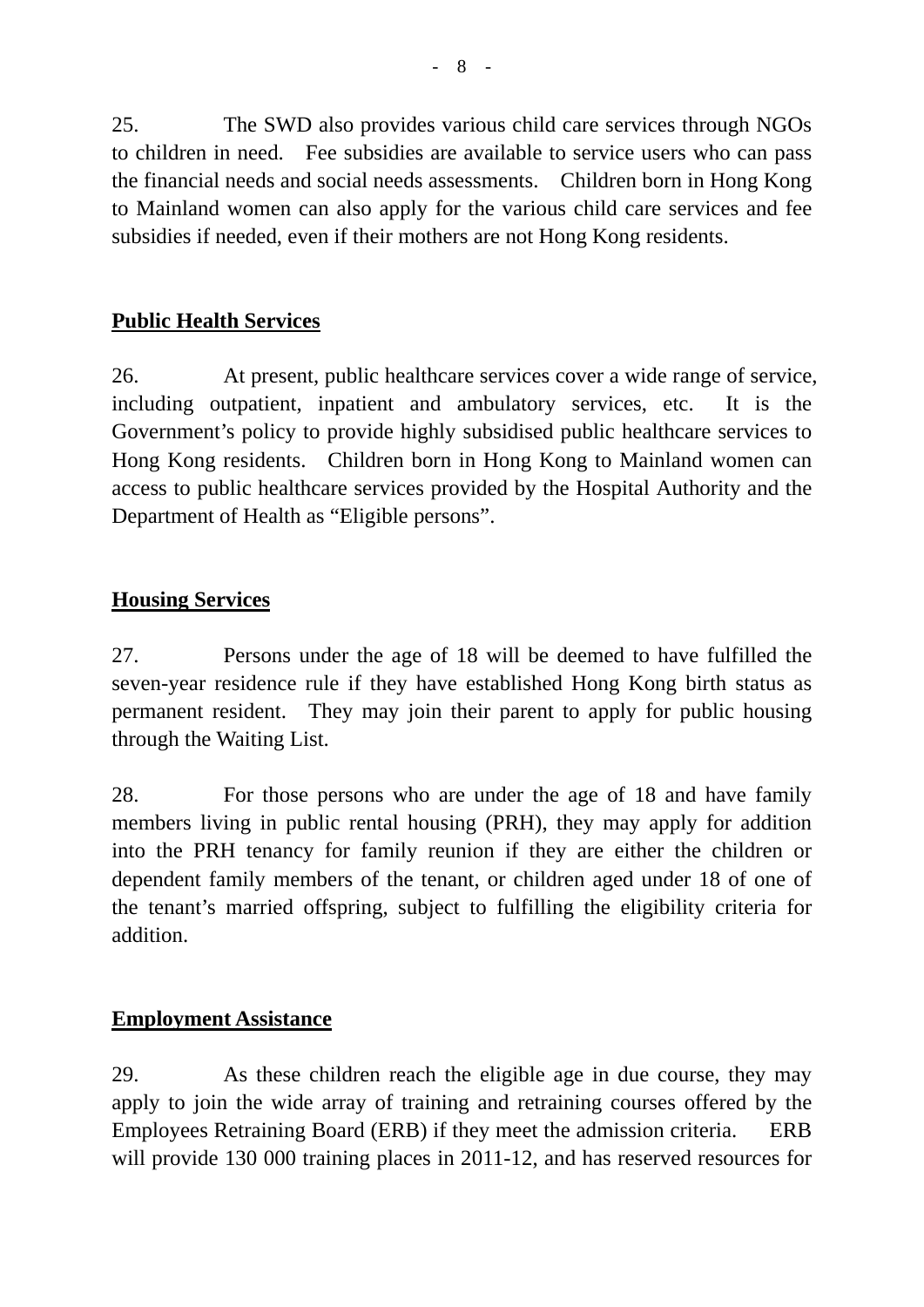the provision of 30 000 additional places when necessary. ERB will continue to closely monitor training demand, plan and deploy its resources appropriately to meet market needs.

30. In addition, the Labour Department (LD) provides a comprehensive range of employment services through a network of 12 Job Centres, two industry-based Recruitment Centres, a Telephone Employment Service Centre, the Interactive Employment Service website and vacancy search terminals installed at various locations in the territory. LD's employment services are provided free for all job seekers who are lawfully employable in Hong Kong.

# **ADVICE SOUGHT**

31. Members are invited to note the contents of the paper.

Education Bureau Food and Health Bureau Labour and Welfare Bureau Census and Statistics Department Hospital Authority Housing Department Immigration Department Labour Department April 2011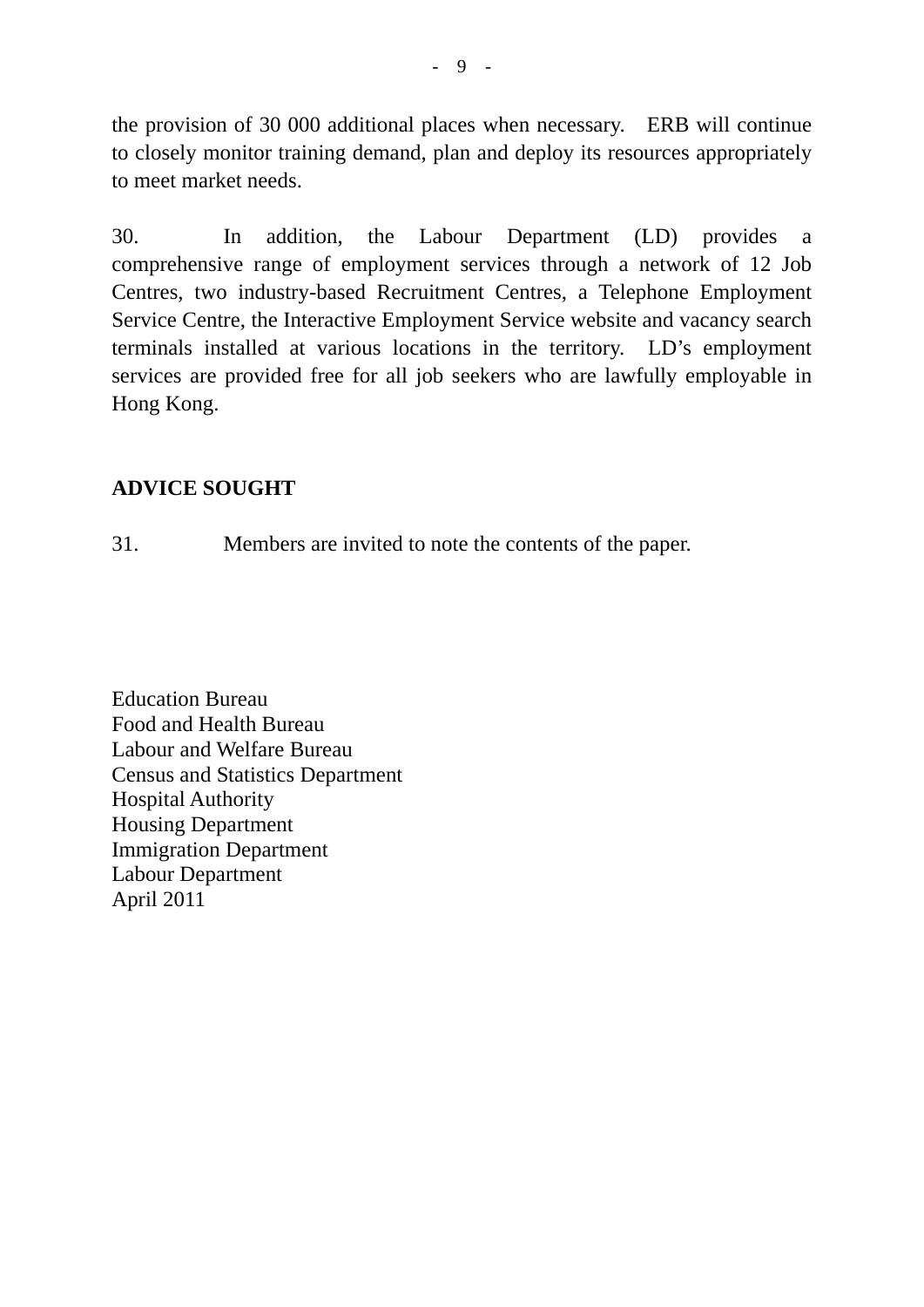## **Annex A**

|--|

|      | <b>Total</b><br>number of<br>deliveries | <b>Deliveries</b><br>by<br>Eligible<br><b>Persons</b> | <b>Deliveries by Non-eligible</b><br>Persons <sup>Note</sup><br>(deliveries by NEP women whose<br>spouses are Hong Kong residents) |
|------|-----------------------------------------|-------------------------------------------------------|------------------------------------------------------------------------------------------------------------------------------------|
| 2002 | 36,909                                  | 28,709                                                | 8,200 (7,298)                                                                                                                      |
| 2003 | 35,259                                  | 26,498                                                | 8,761 (7,347)                                                                                                                      |
| 2004 | 37,335                                  | 26,414                                                | 10,921(8,203)                                                                                                                      |
| 2005 | 40,916                                  | 27,090                                                | 13,826 (7,616)                                                                                                                     |
| 2006 | 40,063                                  | 28,118                                                | 11,945 (5,149)                                                                                                                     |
| 2007 | 39,183                                  | 30,556                                                | 8,627 (3,817)                                                                                                                      |
| 2008 | 41,031                                  | 30,586                                                | 10,445 (3,764)                                                                                                                     |
| 2009 | 40,575                                  | 30,525                                                | 10,050 (3,448)                                                                                                                     |
| 2010 | 42,606                                  | 31,911                                                | 10,695 (3,581)                                                                                                                     |

Note:

NEP patients are not obliged to disclose the resident status of their spouses when using HA's service. The figures provided above are based on the information available in HA.

Source: Hospital Authority